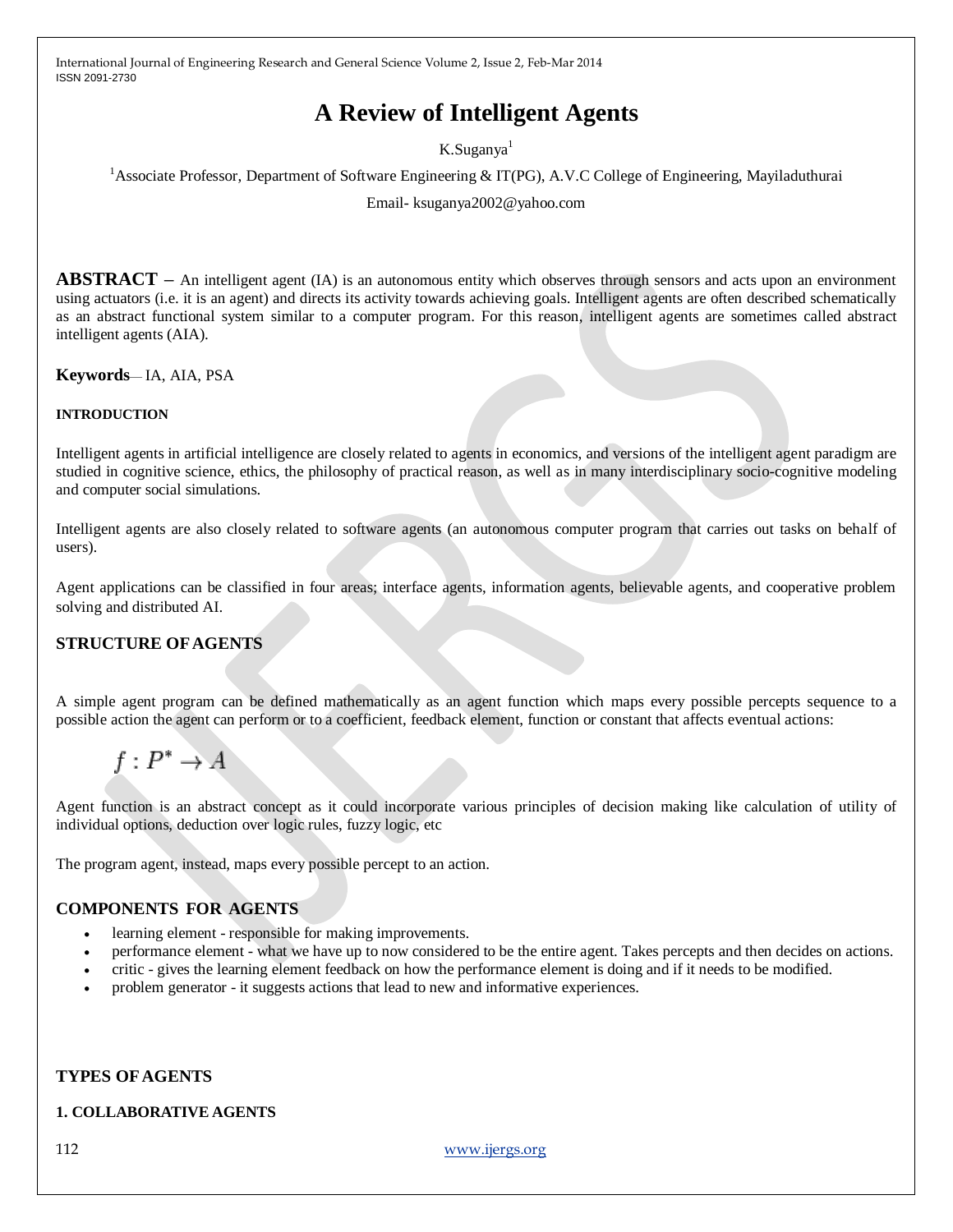Agents whose implemetation is focused into autonomy and cooperation are collectively called, *collaborative* . Some of them exhibit learning capabilities as well, but this property is not of primary importance to them. Collaborative agents use sophisticated notions of autonomy, responsiveness and proactiveness to achieve negotiation. They usually appear in coarse-grained muti-agent systems, and most of the time they are static. They may or may not feature mentalistic attributes that govern their behavior. Collaborative agents are most suitable for:

Situations where the problem is too large for a single agent and must be distributed due to resource limitations.

- Situations where there is a need for interconnection of multiple existing systems
- Problems whose nature is itself distributed.
- Problems whose solution requires accessing a distributed set of resources
- Situations in which the problem-solving capacity is distributed
- Situations in which the enhancement of modularity is of prime interest.

## **2. INTERFACE AGENTS**

Agents focused in autonomy and learning and whose goal is to perform tasks for their owner are called *interface* agents. Typically, such agents observe the actions of the user, interact with him/her and attempt to learn by imitation, or direct feedback. Their abilities in negotiation are limited and most of their interactions with other agents (if any) relate to receiving advisory information. Interface agents are seemingly smart software pieces that help their owner automate and perform tasks. Applications include:

- Personal Assistants/Organizers
- Preferential Information Filters
- Financial Decision Systems
- Entertainment
- Miscellaneous Aids
- Tutorial Systems

## **3. MOBILE AGENTS**

Mobile agents are software processes capable of moving around wide area networks, interacting with remote hosts, collectiing information on behalf of their owner and consequently returning to their "home" host. Mobile agents exhibit sophisticated social ability, proactiveness and autonomity. They are mainly used in:

- Situations where local resources are limited (CPU or storage for example) and there is a need to use remote resources to complete tasks.
- Situations where asynchronous distributed computation needs to be achieved.
- Situations where coordination is complex.
- Situations where the cost of bringing vast amount of remote information to the local node is big, thus necessitating the use of a mobile agent to set off and fetch it.

## **4. INFORMATION AGENTS**

Information agents are tools that coordinate the retrieval, management, selection and manipulation of information. They may be mobile or collaborative, and perharps they will exhibit many of the properties (esecially the learning ones) of interface agents. They find application ground in situations where the amount of information available for a user or the solution to a problem is unmanageably large and some way to filter it down to a selection of the most essential and useful pieces is needed.

## **CLASSES OF INTELLIGENT AGENTS**

- 1. simple reflex agents
- 2. model-based reflex agents

113 [www.ijergs.org](http://www.ijergs.org/)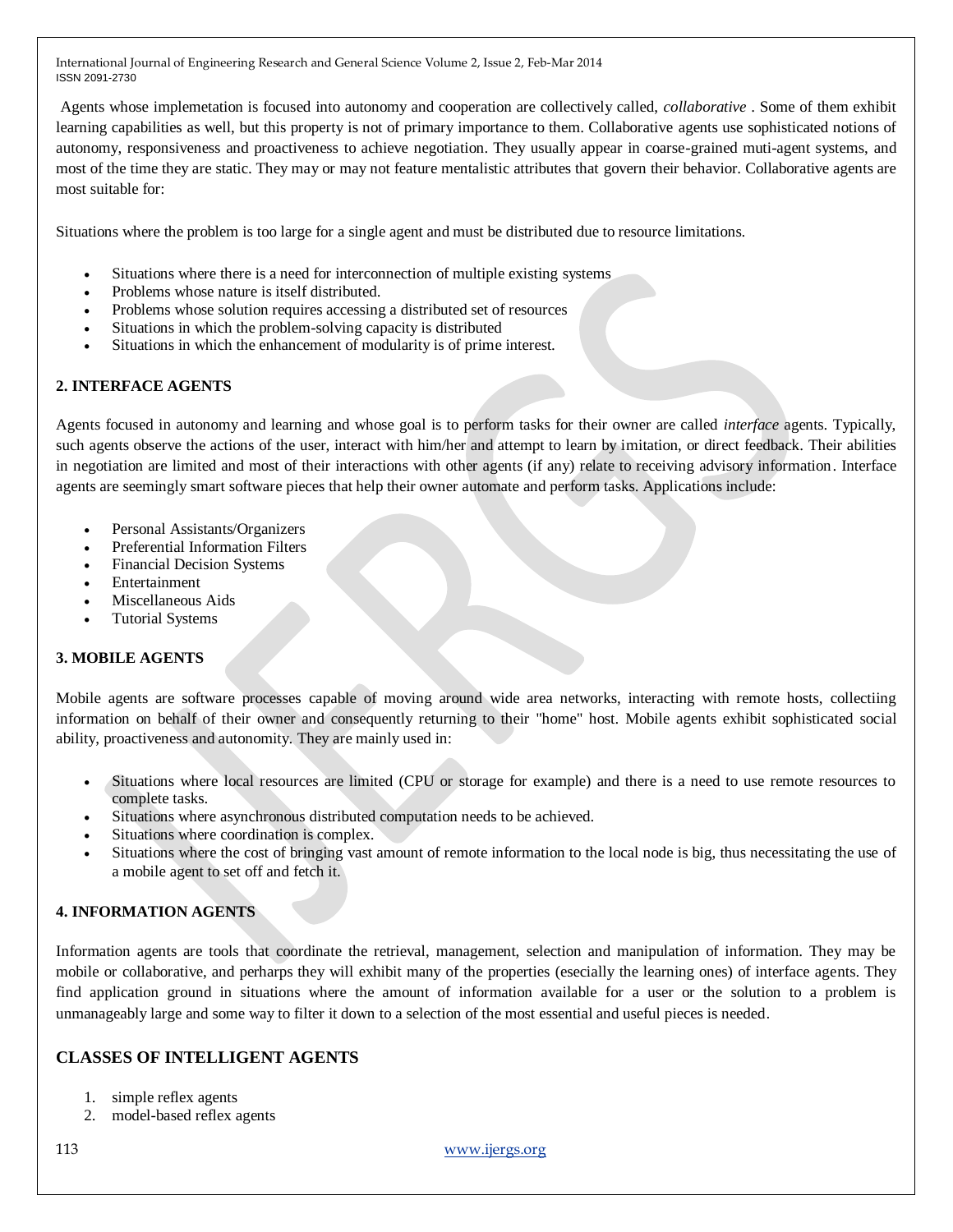- 3. goal-based agents
- 4. utility-based agents
- 5. learning agents

## **1. SIMPLE REFLEX AGENTS**

Simple reflex agents act only on the basis of the current percept, ignoring the rest of the percept history. The agent function is based on the *condition-action rule*: if condition then action.

This agent function only succeeds when the environment is fully observable. Some reflex agents can also contain information on their current state which allows them to disregard conditions whose actuators are already triggered.

Infinite loops are often unavoidable for simple reflex agents operating in partially observable environments. Note: If the agent can randomize its actions, it may be possible to escape from infinite loops.



## **2. MODEL BASED REFLEX AGENTS**

A model-based agent can handle a partially observable environment. Its current state is stored inside the agent maintaining some kind of structure which describes the part of the world which cannot be seen. This knowledge about "how the world works" is called a model of the world, hence the name "model-based agent".

A model-based reflex agent should maintain some sort of internal model that depends on the percept history and thereby reflects at least some of the unobserved aspects of the current state.

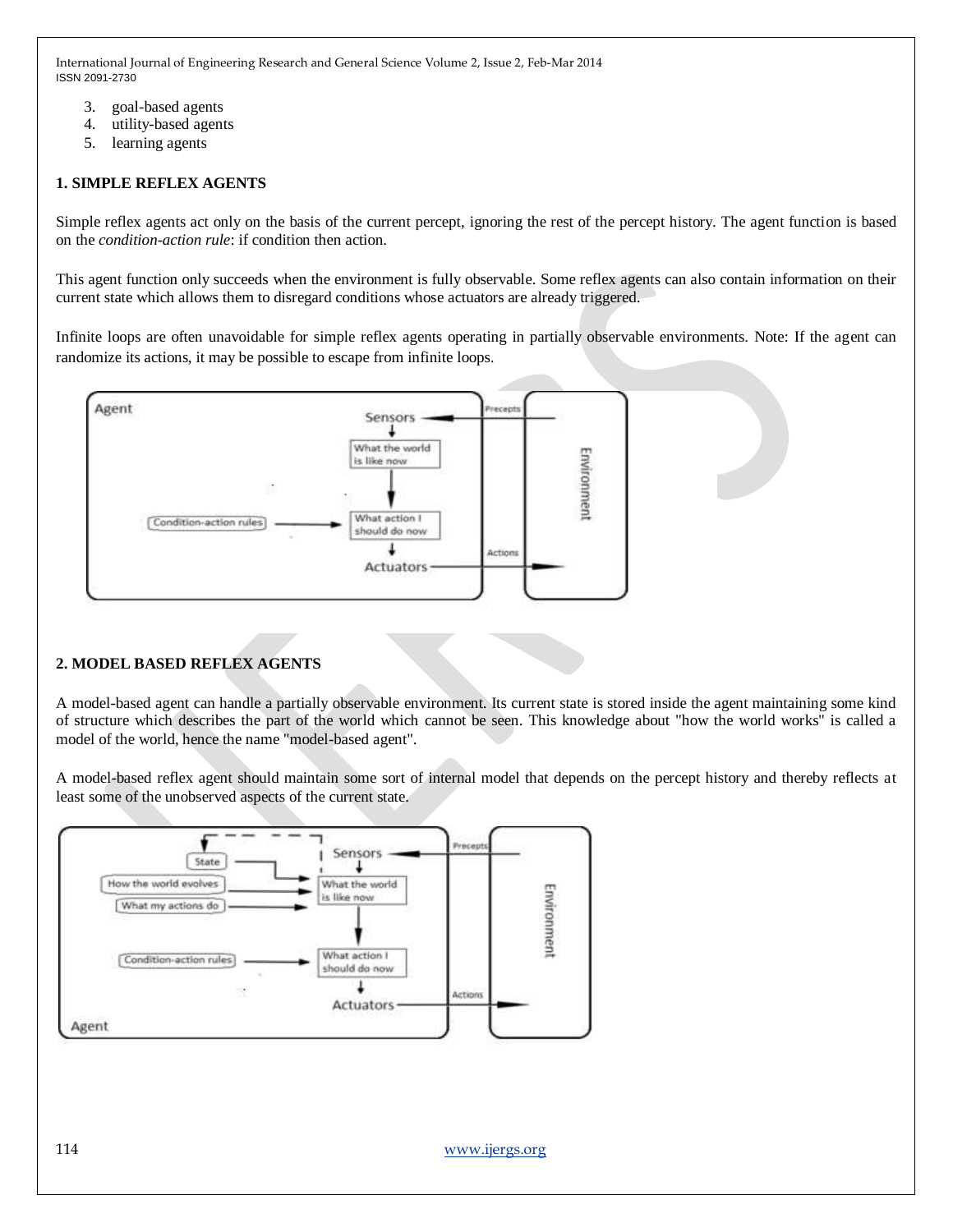## **3. GOAL BASED AGENTS**

Goal-based agents further expand on the capabilities of the model-based agents, by using "goal" information. Goal information describes situations that are desirable. In some instances the goal-based agent appears to be less efficient; it is more flexible because the knowledge that supports its decisions is represented explicitly and can be modified



#### **4. UTILITY BASED AGENTS**

Goal-based agents only distinguish between goal states and non-goal states. It is possible to define a measure of how desirable a particular state is. This measure can be obtained through the use of a *utility function* which maps a state to a measure of the utility of the state. A more general performance measure should allow a comparison of different world states according to exactly how happy they would make the agent. The term utility, can be used to describe how "happy" the agent is.

A rational utility-based agent chooses the action that maximizes the expected utility of the action outcomes- that is, the agent expects to derive, on average, given the probabilities and utilities of each outcome. A utility-based agent has to model and keep track of its environment, tasks that have involved a great deal of research on perception, representation, reasoning, and learning.

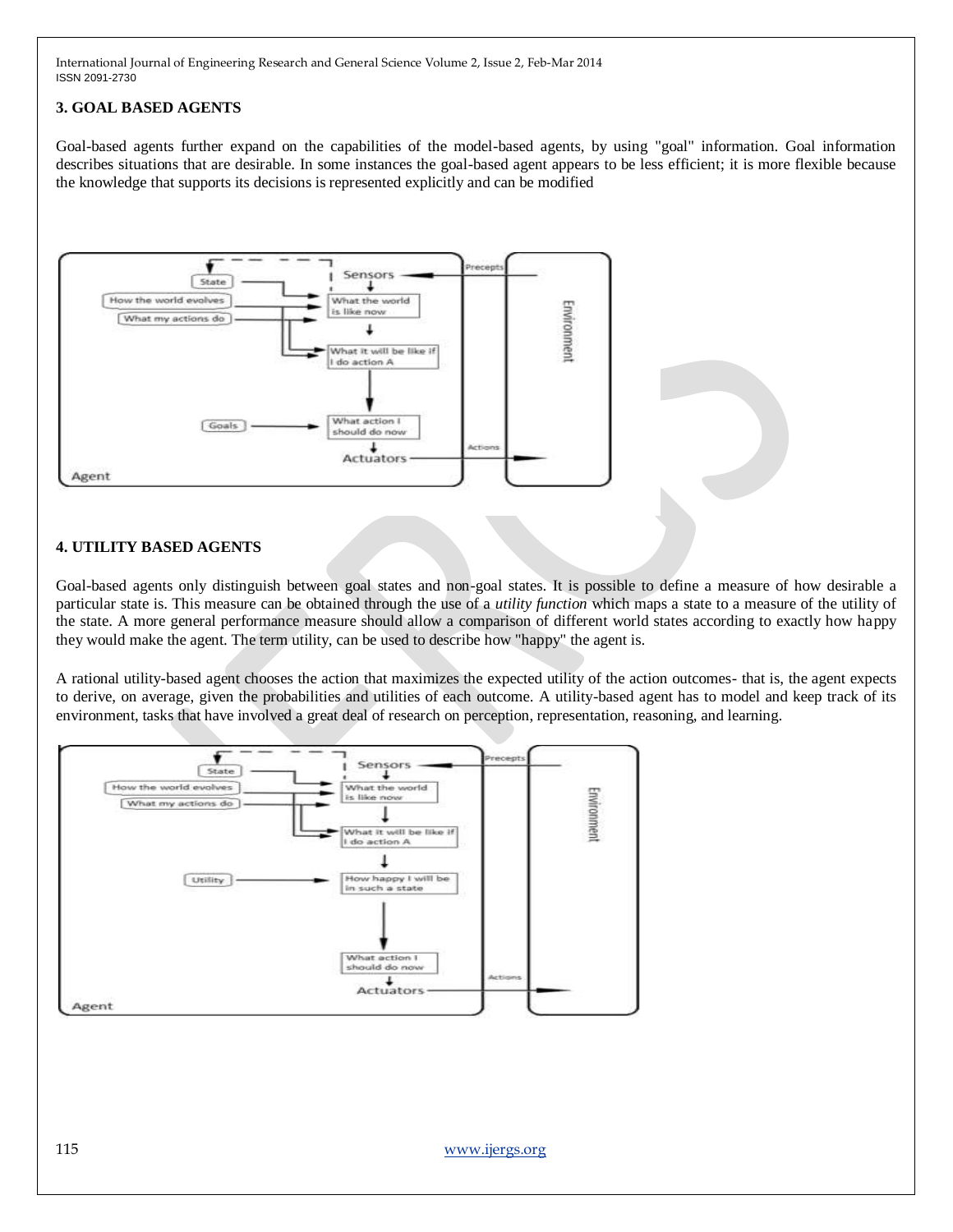#### **5.LEARNING AGENTS**

Learning has an advantage that it allows the agents to initially operate in unknown environments and to become more competent than its initial knowledge alone might allow.

The learning element uses feedback from the "critic" on how the agent is doing and determines how the performance element should be modified to do better in the future. The performance element is what we have previously considered to be the entire agent: it takes in percepts and decides on actions.

The last component of the learning agent is the "problem generator". It is responsible for suggesting actions that will lead to new and informative experiences.



# **WHAT KIND OF PROBLEMS INTELLIGENT AGENTS CAN SOLVE**

To understand how intelligent agents work, it is best to examine some of the practical problems that intelligent agent can help solve. An intelligent agent can help you find and filter information when you are looking at corporate data or surfing the Internet and don't know where the right information is. It could also customize information to your preferences, thus saving you time of handling it as more and more new information arrived each day on the Internet.

# **APPLICATIONS OF INTELLIGENT AGENT**

#### **Customer Help Desk**

Customer help desk job is to answer calls from customers and find the answer to their problems. When customers call with a problems, the help desk person manually look up answers from hardcopy manuals, but those hardcopy manuals have been replaced with s earchable CD-ROM collections, and some companies even offer searches over the Internet. Instead of hiring help desk consultants, or having the customers search through the internet for an answer, with intelligent agent, customer describe the problem and the agent automatically searches the appropriate databases (either CD-ROM, or the Internet), then presents a consolidated answer with the most likely first. This is a good example of using intelligent agent to find and filter information.

#### **Web Browser Intelligent**

116 [www.ijergs.org](http://www.ijergs.org/) A web browser intelligent, such as an IBM Web Browser Intelligent is an agent which helps you keep track of what web site you visited and customizes your view of the web by automatically keeping a bookmark list, ordered by how often and how recent you vis it the site. It allows you to search for any words you've seen in your bookmark track, and takes you back to the site allowing you to